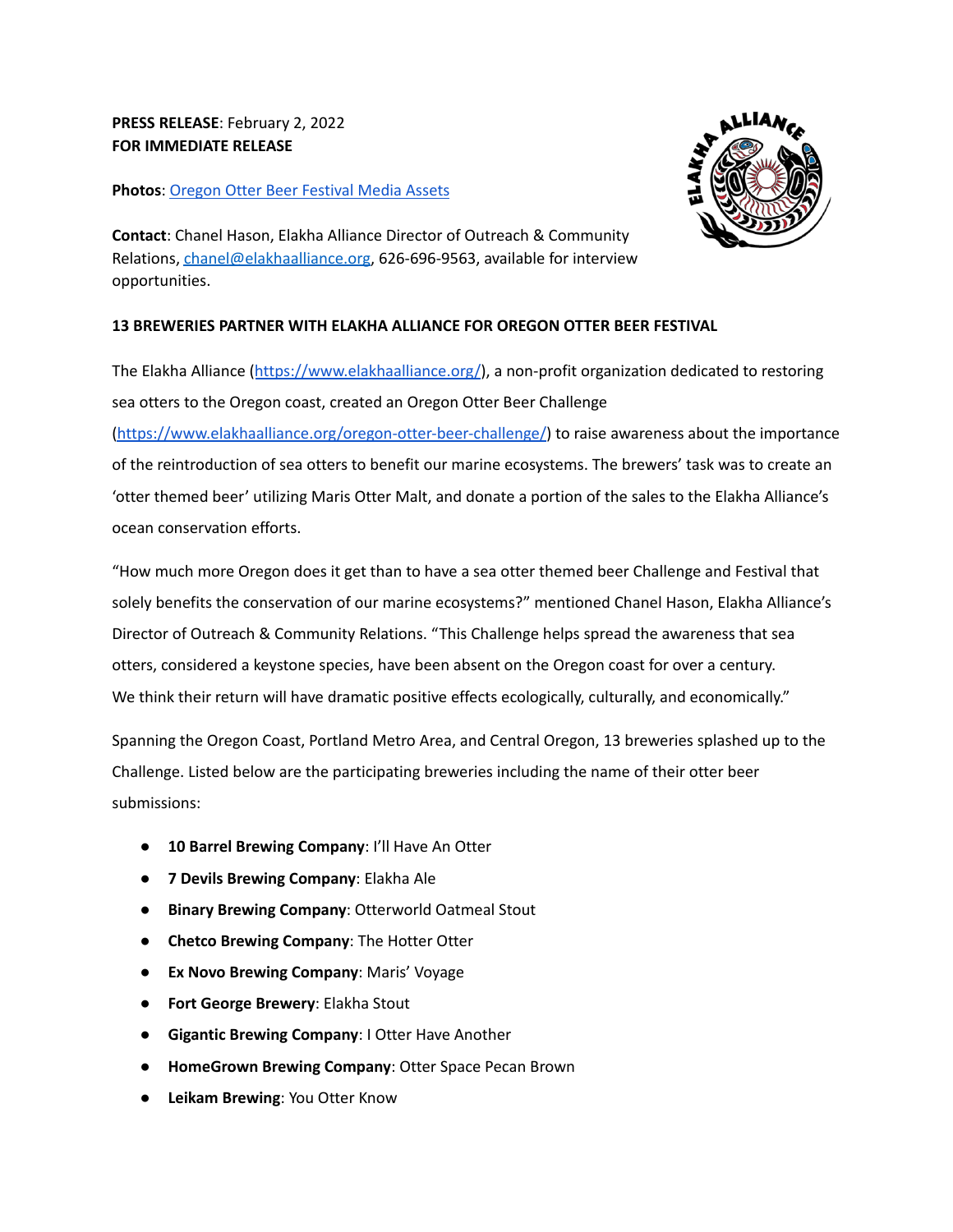- **Pelican Brewing**: Alt we Need is One an Otter
- **Stickmen Brewing Company**: Wee Elakha
- **Sunriver Brewing Company**: Significant Otter
- **Yachats Brewing**: Pour Me An Otter, Mate!

Annie Pollard, owner of 7 Devils Brewery in Coos Bay, initially helped brainstorm the Challenge with the Elakha Alliance. Pollard stated, "We here at 7 Devils had so much fun working with community members to design a beer celebrating Oregon sea otters. This beer was the result of the combined efforts of our enthusiastic brew team, artist and tribal member Rushie Ditmer, the folks at Oregon Dulse seaweed farms, and of course the myriad voices of the Elakha Alliance. This complex web of contributors symbolizes the important ecological and cultural role sea otters play in their diverse native ecosystems. Our Elakha ale is also a dang good beer that is the color of an otter's fur, frothy like the sea, and bubbly like playful young otter. Long live the Elakha!"

#### You have the opportunity to taste each otter beer at the Oregon Otter Beer Festival

[\(https://www.elakhaalliance.org/oregon-otter-beer-festival-3-12-22/\)](https://www.elakhaalliance.org/oregon-otter-beer-festival-3-12-22/), where all proceeds will be used to educate the public about the benefits to Oregon's marine ecosystem of restoring sea otters as a keystone species. The Festival is on Saturday March 12th, 2022, from 6:30pm-10:00pm at the Oregon Museum of Science and Industry (OMSI) in Portland, ages 21+ only. The Festival will also feature live music from Uncle Mary Band, local vendors, cashless bar, complimentary appetizers, and a raffle for outstanding Door Prizes. Elakha Alliance will be judging the beers based on a variety of categories, and awarding prizes at the end of the evening. Participating vendors include the Elakha Alliance, Patagonia Portland, Oregon Seaweed, and Oregon Beverage Recycling Cooperative. Generous sponsorship support include the Oregon Coast Visitors Association, MiiR, and Dtocs. Oregon Otter Beer Challenge t-shirts are also available for purchase [\(https://www.bonfire.com/oregon-otter-beer/\)](https://www.bonfire.com/oregon-otter-beer/).

"Being a part of the Oregon Otter Beer Challenge was an easy decision for the Pelican Team," said Coren Tradd, R&D Brewer at Pelican Brewing Company. "With the initiative to bring back sea otters and help restore coastal ecosystems in our own Oregon Coast backyard, we were honored to get creative with the specialty Maris Otter Malt and release this epic Alt-Style Amber Ale, "Alt we Need is One an Otter" with 100% of proceeds going towards this endeavor."